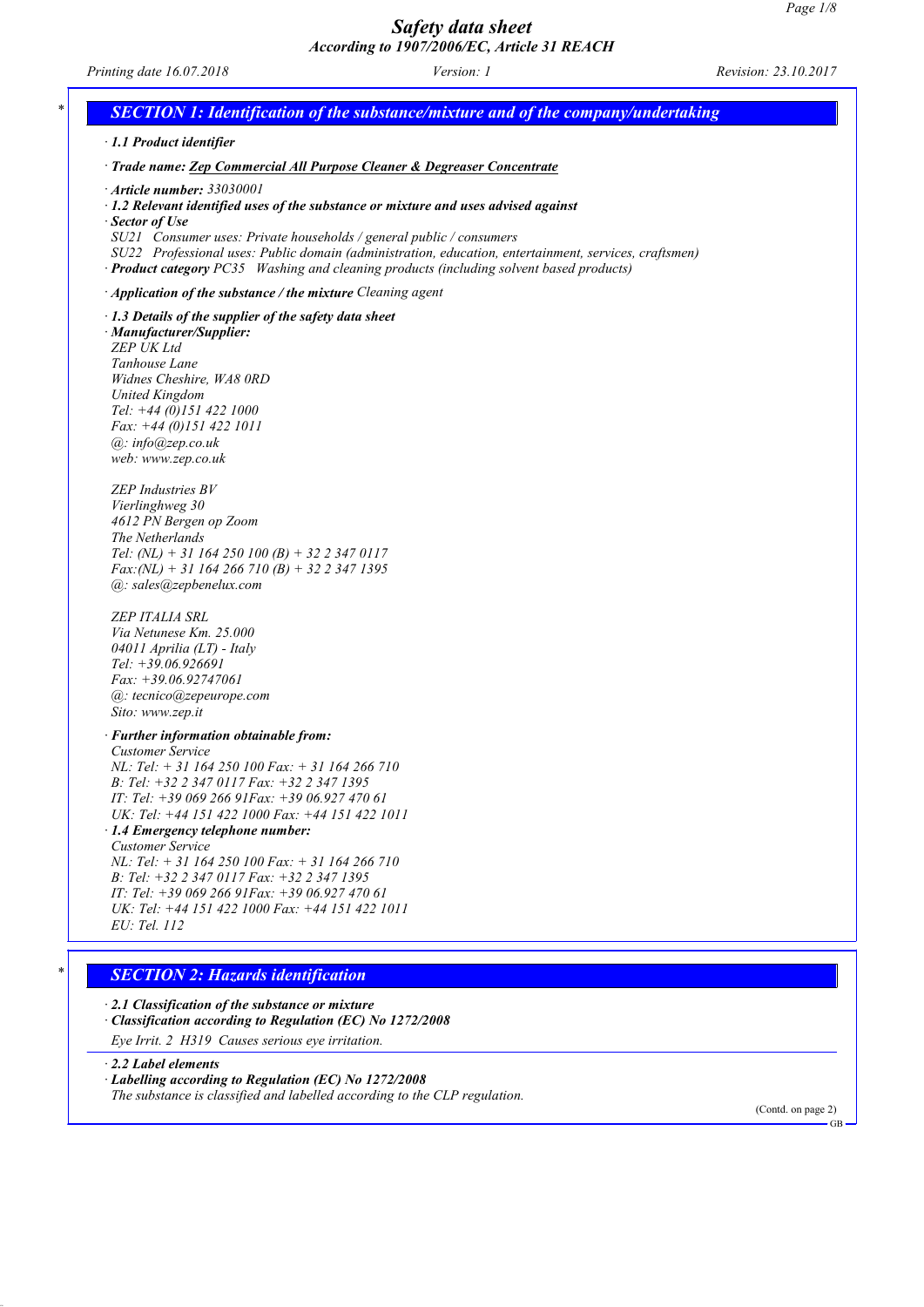*Printing date 16.07.2018 Version: 1 Revision: 23.10.2017*

(Contd. of page 1)

| Trade name: Zep Commercial All Purpose Cleaner & Degreaser Concentrate |  |  |  |  |  |
|------------------------------------------------------------------------|--|--|--|--|--|
|------------------------------------------------------------------------|--|--|--|--|--|

*· Hazard pictograms*



GHS07 *· Signal word Warning · Hazard statements H319 Causes serious eye irritation. · Precautionary statements P102 Keep out of reach of children. P280 Wear protective gloves.* P305+P351+P338 IF IN EYES: Rinse cautiously with water for several minutes. Remove contact lenses, if present and easy to *do. Continue rinsing. P332+P313 If skin irritation occurs: Get medical advice/attention. P337+P313 If eye irritation persists: Get medical advice/attention.* 2.3 Other hazards The product does not contain any organic halogen compounds (AOX), nitrates, heavy metal compounds. *· Results of PBT and vPvB assessment*

*· PBT: Not applicable.*

*· vPvB: Not applicable.*

## *\* SECTION 3: Composition/information on ingredients*

*· 3.2 Chemical characterisation: Mixtures*

*· Description: Mixture of substances listed below with nonhazardous additions.*

| · Dangerous components:                                                  |                                                    |             |
|--------------------------------------------------------------------------|----------------------------------------------------|-------------|
| CAS: 68439-46-3                                                          | Alcohol ethoxylate C9 - C11                        | $2.5 - 5\%$ |
| Polymer                                                                  | $\overline{\bigotimes E}$ ye Dam. 1, H318          |             |
|                                                                          | $\bigwedge$ Acute Tox. 4, H302; Acute Tox. 4, H312 |             |
| CAS: 164462-16-2                                                         | Alanine, N,N-bis(carboxymethyl-), trisodiumsalt    | $1 - 2.5\%$ |
| ELINCS: 423-270-5                                                        | $\leftrightarrow$ Met. Corr.1, H290                |             |
| $Reg.nr.: 01-0000016977-53-xxxx$                                         |                                                    |             |
| $EC$ number: 931-341-1                                                   | Amines, C12-18 alkyldimethyl, N-oxides             | $0.1 - 1\%$ |
| Reg.nr.: 01-2119489396-21-xxxx Eye Dam. 1, H318<br>Aquatic Acute 1, H400 |                                                    |             |
|                                                                          |                                                    |             |
|                                                                          | $\bigotimes$ Skin Irrit. 2, H315                   |             |
| · Ingredients according to Detergents Regulation 648/2004/EC             |                                                    |             |
| For the wording of the listed hazard phrases refer to section 16.        |                                                    |             |

*Nonionic surfactants, Anionic surfactants <5%*

*Perfumes (CITRAL)*

### *\* SECTION 4: First aid measures*

- *· 4.1 Description of first aid measures*
- *· General information: Immediately remove any clothing soiled by the product.*
- *· After inhalation: Supply fresh air; consult doctor in case of complaints.*
- *· After skin contact:*
- *If skin irritation continues, consult a doctor.*
- *Immediately wash with water and soap and rinse thoroughly.*
- After eye contact: Rinse opened eye for several minutes under running water. If symptoms persist, consult a doctor.
- *· After swallowing: If symptoms persist consult doctor.*
- *· 4.2 Most important symptoms and effects, both acute and delayed No further relevant information available.*
- A.3 Indication of any immediate medical attention and special treatment needed No further relevant information available.

# *SECTION 5: Firefighting measures*

- *· 5.1 Extinguishing media*
- *· Suitable extinguishing agents: Use fire extinguishing methods suitable to surrounding conditions.*
- *· 5.2 Special hazards arising from the substance or mixture No further relevant information available.*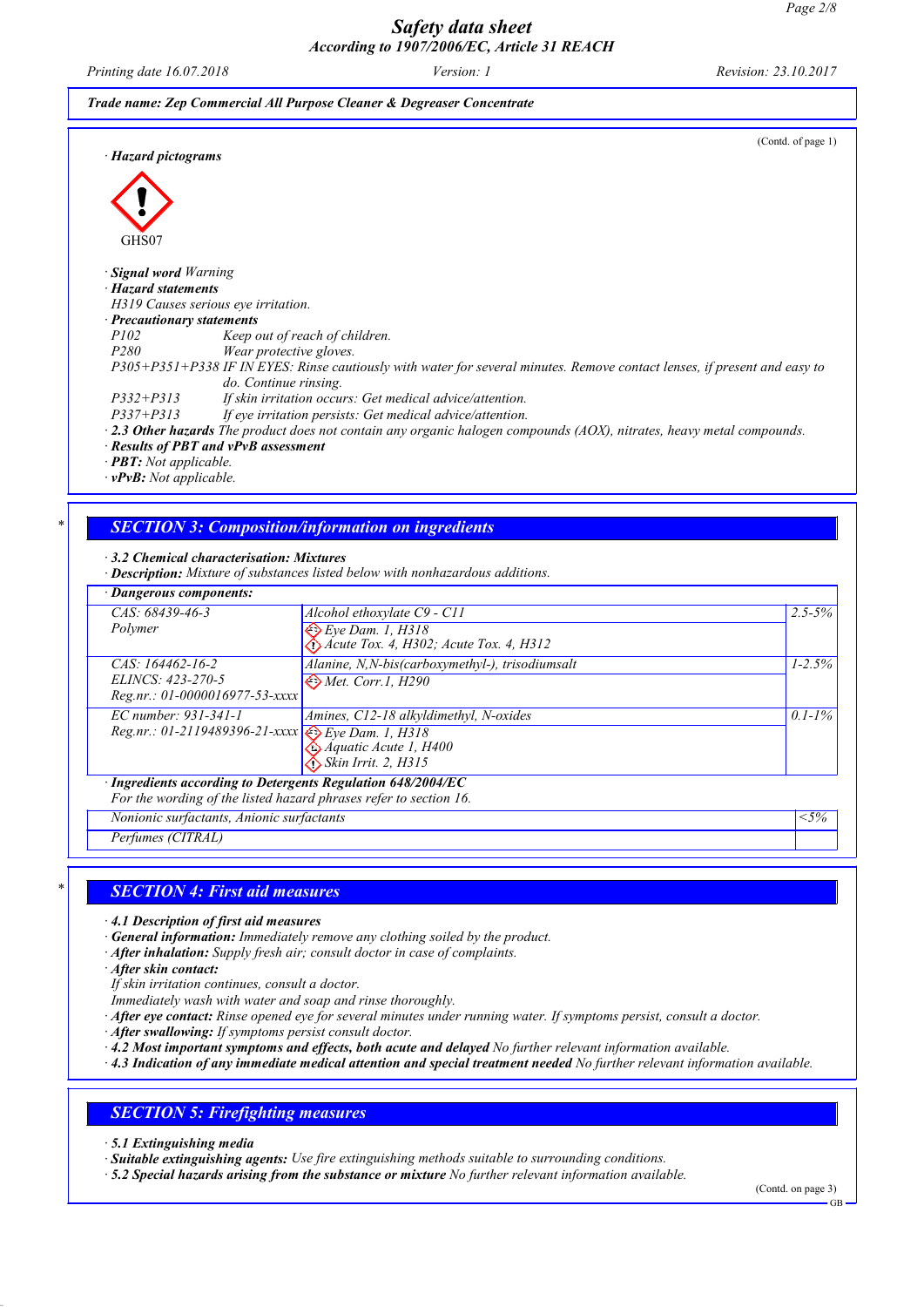*Printing date 16.07.2018 Version: 1 Revision: 23.10.2017*

(Contd. of page 2)

### *Trade name: Zep Commercial All Purpose Cleaner & Degreaser Concentrate*

*· 5.3 Advice for firefighters*

*· Protective equipment: No special measures required.*

### *\* SECTION 6: Accidental release measures*

*· 6.1 Personal precautions, protective equipment and emergency procedures Not required.*

*· 6.2 Environmental precautions: Dilute with plenty of water.*

*· 6.3 Methods and material for containment and cleaning up:*

*Absorb with liquid-binding material (sand, diatomite, universal binders).*

*· 6.4 Reference to other sections*

*See Section 7 for information on safe handling.*

*See Section 8 for information on personal protection equipment.*

*See Section 13 for disposal information.*

### *\* SECTION 7: Handling and storage*

*· 7.1 Precautions for safe handling No special measures required. · Information about fire - and explosion protection: No special measures required.*

*· 7.2 Conditions for safe storage, including any incompatibilities*

*· Storage:*

*· Requirements to be met by storerooms and receptacles: No special requirements.*

*· Information about storage in one common storage facility: Not required.*

*· Further information about storage conditions: Keep receptacle tightly sealed.*

*· 7.3 Specific end use(s) No further relevant information available.*

#### *\* SECTION 8: Exposure controls/personal protection*

*PNEC Soil 2.5 mg/Kg (-) PNEC Sewage treatment Plant mg/L 100 mg/L (-)*

*· Additional information: The lists valid during the making were used as basis.*

*· Additional information about design of technical facilities: No further data; see item 7.*

*· 8.1 Control parameters*

*· Ingredients with limit values that require monitoring at the workplace:*

The product does not contain any relevant quantities of materials with critical values that have to be monitored at the *workplace.*

*· DNELs*

|                                                | 164462-16-2 Alanine, N,N-bis(carboxymethyl-), trisodiumsalt |                                                                               |  |  |
|------------------------------------------------|-------------------------------------------------------------|-------------------------------------------------------------------------------|--|--|
| Oral                                           | DNEL acute-systemic                                         | 85 mg/kg human/day (consumer)                                                 |  |  |
|                                                | DNEL Long term-systemic                                     | 17 mg/kg human/day (consumer)                                                 |  |  |
|                                                |                                                             | Inhalative DNEL Long term-systemic mg/m3 $\frac{20 \text{ mg}}{3}$ (consumer) |  |  |
|                                                |                                                             | $40 \text{ mg/m}$ 3 (worker)                                                  |  |  |
|                                                | DNEL Long term local mg/m3                                  | $2 mg/m3$ (consumer)                                                          |  |  |
|                                                |                                                             | 4 mg/m3 (worker)                                                              |  |  |
|                                                | DNEL Acute-systemic mg/m3                                   | 20 mg/m3 (consumer)                                                           |  |  |
|                                                |                                                             | $40$ mg/m3 (worker)                                                           |  |  |
|                                                | DNEL Acute-local mg/m3                                      | 20 mg/m3 (consumer)                                                           |  |  |
|                                                |                                                             | $40$ mg/m3 (worker)                                                           |  |  |
| $-PNECs$                                       |                                                             |                                                                               |  |  |
|                                                | 164462-16-2 Alanine, N,N-bis(carboxymethyl-), trisodiumsalt |                                                                               |  |  |
|                                                | $PNEC$ Freshwater mg/L                                      | $2 mg/L$ (-)                                                                  |  |  |
| PNEC Marinewater mg/L                          |                                                             | 0.2 $mg/L$ (-)                                                                |  |  |
|                                                | <b>PNEC Freshwater sediment</b>                             | $24 \, mg/Kg(-)$                                                              |  |  |
| <b>PNEC</b> Intermittent release<br>$I(\cdot)$ |                                                             |                                                                               |  |  |

(Contd. on page 4)

GB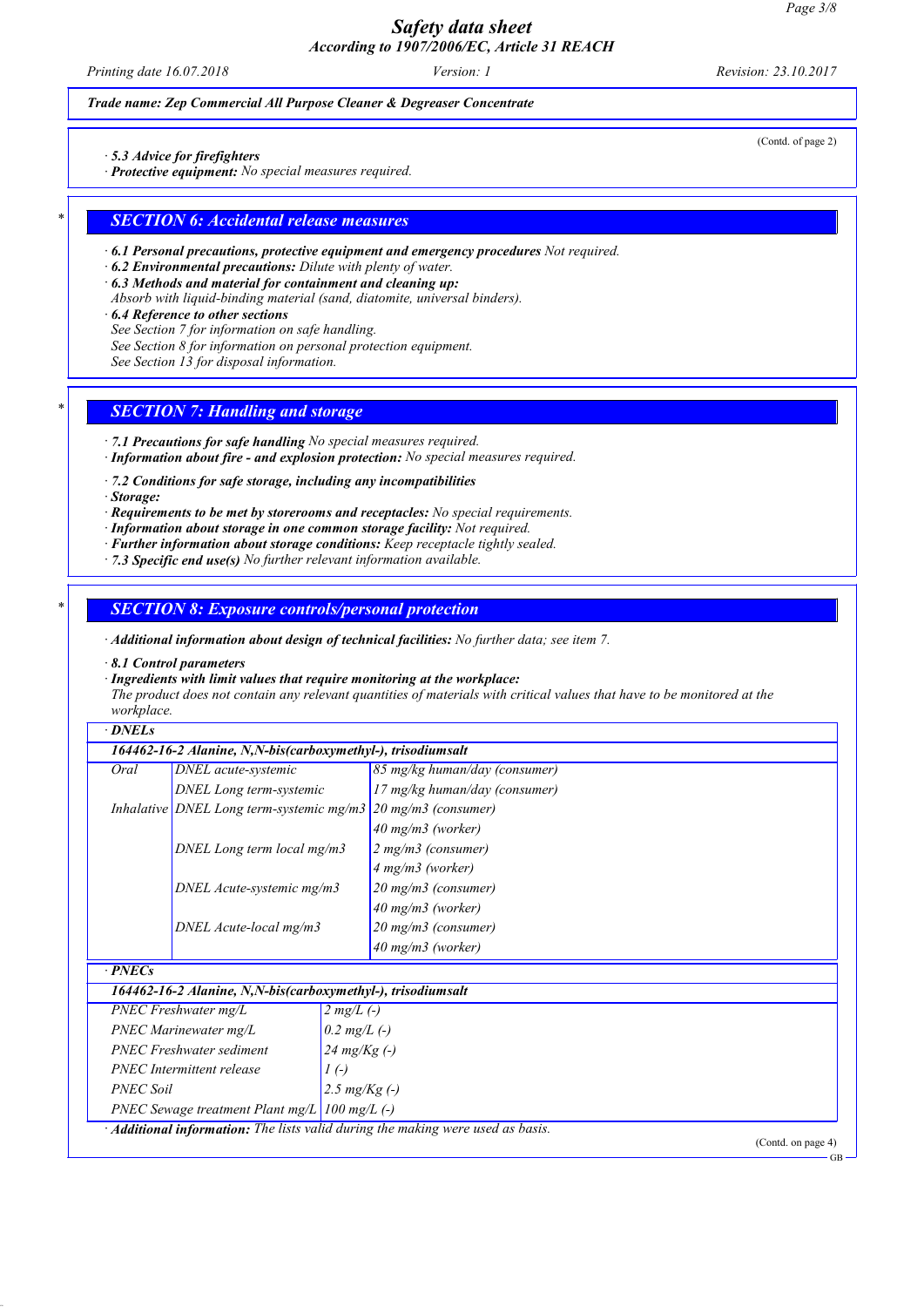*Printing date 16.07.2018 Version: 1 Revision: 23.10.2017*

#### *Trade name: Zep Commercial All Purpose Cleaner & Degreaser Concentrate*

(Contd. of page 3)

GB

- *· 8.2 Exposure controls*
- *· Personal protective equipment: · General protective and hygienic measures: Keep away from foodstuffs, beverages and feed. Immediately remove all soiled and contaminated clothing Wash hands before breaks and at the end of work. Avoid contact with the eyes.*
- *Avoid contact with the eyes and skin.*
- *· Respiratory protection: Not required.*
- *· Protection of hands:*



*Protective gloves*

*Rubber gloves*

Selection of the glove material on consideration of the penetration times, rates of diffusion and the degradation *· Material of gloves*

The selection of the suitable gloves does not only depend on the material, but also on further marks of quality and varies from manufacturer to manufacturer. As the product is a preparation of several substances, the resistance of the glove material can *not be calculated in advance and has therefore to be checked prior to the application. Rubber gloves*

*· Penetration time of glove material*

The exact break through time has to be found out by the manufacturer of the protective gloves and has to be observed. The determined penetration times according to EN 374 part III are not performed under practical conditions. Therefore a *maximum wearing time, which corresponds to 50% of the penetration time, is recommended.*

*· Not suitable are gloves made of the following materials: Strong material gloves*

*· Eye protection: Goggles recommended during refilling*

| · 9.1 Information on basic physical and chemical properties |                                               |  |
|-------------------------------------------------------------|-----------------------------------------------|--|
| <b>General Information</b>                                  |                                               |  |
| $\cdot$ Appearance:                                         |                                               |  |
| Form:                                                       | Liquid                                        |  |
| Colour:                                                     | Green                                         |  |
| $\cdot$ Odour:                                              | Citrus                                        |  |
| $\cdot$ pH-value at 20 °C:                                  | 11.5                                          |  |
| Change in condition                                         |                                               |  |
| Melting point/freezing point:                               | Undetermined.                                 |  |
| Initial boiling point and boiling range: $100 °C$           |                                               |  |
| · Flash point:                                              | Not applicable.                               |  |
| · Flammability (solid, gas):                                | Not applicable.                               |  |
| · Decomposition temperature:                                | Not determined.                               |  |
| $\cdot$ Auto-ignition temperature:                          | Product is not selfigniting.                  |  |
| <i>Explosive properties:</i>                                | Product does not present an explosion hazard. |  |
| · Explosion limits:                                         |                                               |  |
| Lower:                                                      | Not determined.                               |  |
| <b>Upper:</b>                                               | Not determined.                               |  |
| $\cdot$ Vapour pressure at 20 °C:                           | $23$ $hPa$                                    |  |
| $\cdot$ Density at 20 °C:                                   | $1.01$ g/cm <sup>3</sup>                      |  |
| Relative density                                            | Not determined.                               |  |
| · Vapour density                                            | Not determined.                               |  |
| $\cdot$ Evaporation rate                                    | Not determined.                               |  |
| · Solubility in / Miscibility with                          |                                               |  |
| water:                                                      | Fully miscible.                               |  |
| · Partition coefficient: n-octanol/water:                   | Not determined.                               |  |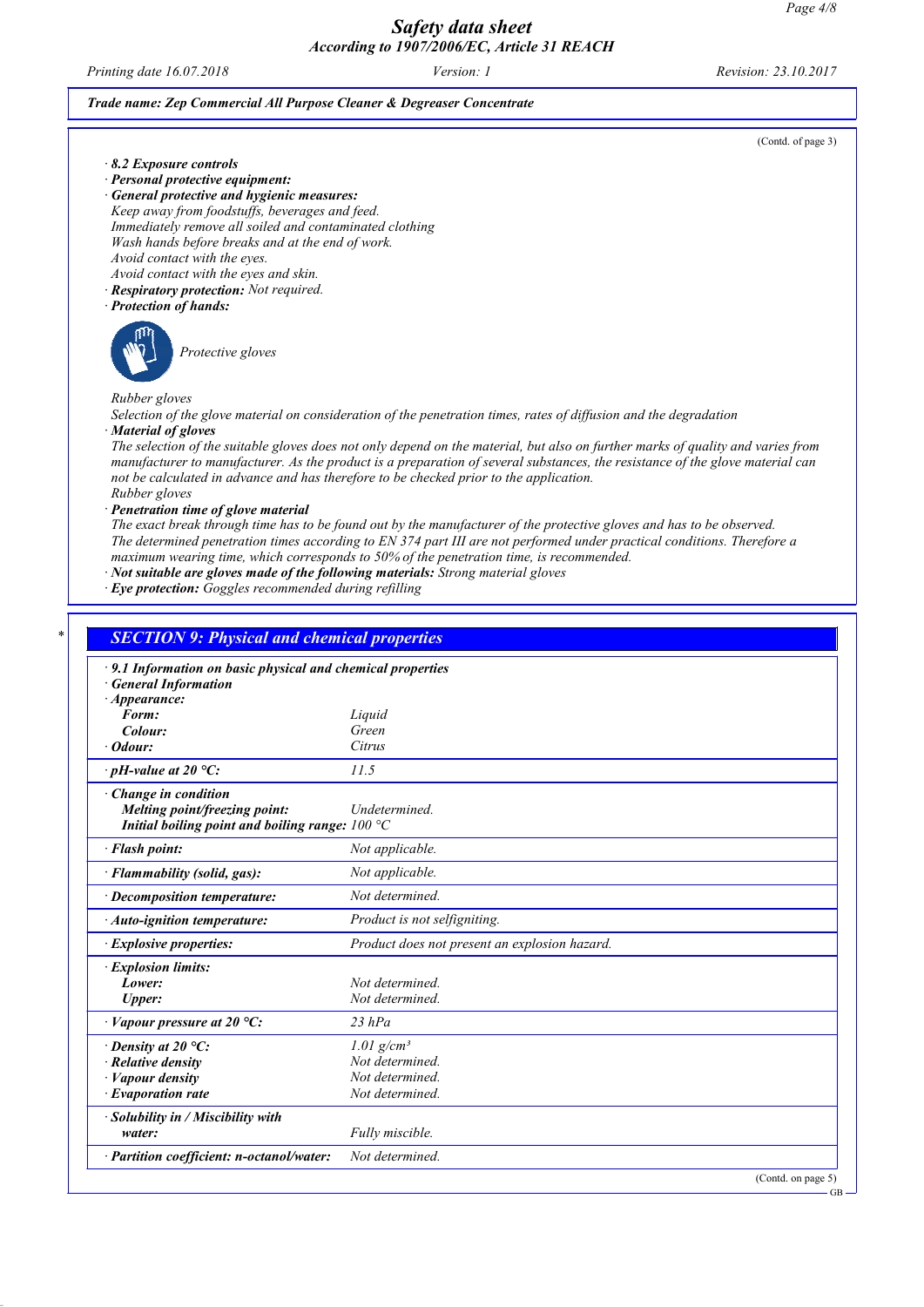*Printing date 16.07.2018 Version: 1 Revision: 23.10.2017*

*Trade name: Zep Commercial All Purpose Cleaner & Degreaser Concentrate*

|                               |                                            | (Contd. of page 4) |
|-------------------------------|--------------------------------------------|--------------------|
| $\cdot$ <i>Viscosity:</i>     |                                            |                    |
| Dynamic:                      | Not determined.                            |                    |
| Kinematic:                    | Not determined.                            |                    |
| Solvent content:              |                                            |                    |
| Organic solvents:             | $0.0\%$                                    |                    |
| Swiss VOC:                    | $0.04\%$                                   |                    |
| <b>Solids content:</b>        | $2.7\%$                                    |                    |
| $\cdot$ 9.2 Other information | No further relevant information available. |                    |

# *SECTION 10: Stability and reactivity*

*· 10.1 Reactivity No further relevant information available.*

- *· 10.2 Chemical stability*
- *· Thermal decomposition / conditions to be avoided: No decomposition if used according to specifications.*
- *· 10.3 Possibility of hazardous reactions No dangerous reactions known.*
- *· 10.4 Conditions to avoid No further relevant information available.*
- *· 10.5 Incompatible materials: No further relevant information available.*
- *· 10.6 Hazardous decomposition products: No dangerous decomposition products known.*

# *\* SECTION 11: Toxicological information*

*· 11.1 Information on toxicological effects*

*· Acute toxicity Based on available data, the classification criteria are not met.*

|                 | LD/LC50 values relevant for classification: |                                                             |  |
|-----------------|---------------------------------------------|-------------------------------------------------------------|--|
|                 | 68439-46-3 Alcohol ethoxylate C9 - C11      |                                                             |  |
| Oral            | LD50                                        | $1,400$ mg/kg (Rat)                                         |  |
| Dermal LD50     |                                             | $2,000$ mg/kg (Rat)                                         |  |
|                 |                                             | 164462-16-2 Alanine, N,N-bis(carboxymethyl-), trisodiumsalt |  |
| Oral            | LD50                                        | $>4,000$ mg/kg (Rat)                                        |  |
| Dermal LD50     |                                             | $>4,000$ mg/kg (Rat)                                        |  |
|                 |                                             | $LC50/96 h$ > 200 mg/ltr (Brachydanio rerio)                |  |
|                 |                                             | $ EC 50 / 48 h  > 200$ mg/ltr (Daphnia magna (water flea))  |  |
|                 |                                             | Amines, C12-18 alkyldimethyl, N-oxides                      |  |
| Oral            | LD50                                        | $>2,820$ mg/kg (Rat)                                        |  |
| $Dermal$ $LD50$ |                                             | >2,000 mg/kg (Rat)                                          |  |
|                 |                                             | $LC50/96 h$ 1.26 mg/ltr (fish)                              |  |
|                 |                                             | $EC 50/48 h$ 2.4 mg/ltr (Daphnia magna (water flea))        |  |
|                 | Drimary irritant offect.                    |                                                             |  |

*· Primary irritant effect:*

*· Skin corrosion/irritation Based on available data, the classification criteria are not met.*

*· Serious eye damage/irritation*

*Causes serious eye irritation.*

*· Respiratory or skin sensitisation Based on available data, the classification criteria are not met.*

*· CMR effects (carcinogenity, mutagenicity and toxicity for reproduction)*

*· Germ cell mutagenicity Based on available data, the classification criteria are not met.*

*· Carcinogenicity Based on available data, the classification criteria are not met.*

*· Reproductive toxicity Based on available data, the classification criteria are not met.*

*· STOT-single exposure Based on available data, the classification criteria are not met.*

*· STOT-repeated exposure Based on available data, the classification criteria are not met.*

*· Aspiration hazard Based on available data, the classification criteria are not met.*

# *\* SECTION 12: Ecological information*

*· 12.1 Toxicity*

*· Aquatic toxicity:*

*164462-16-2 Alanine, N,N-bis(carboxymethyl-), trisodiumsalt*

*OECD test 301 F 80-90 % (biodegradation in % after 28 days)*

(Contd. on page 6)

GB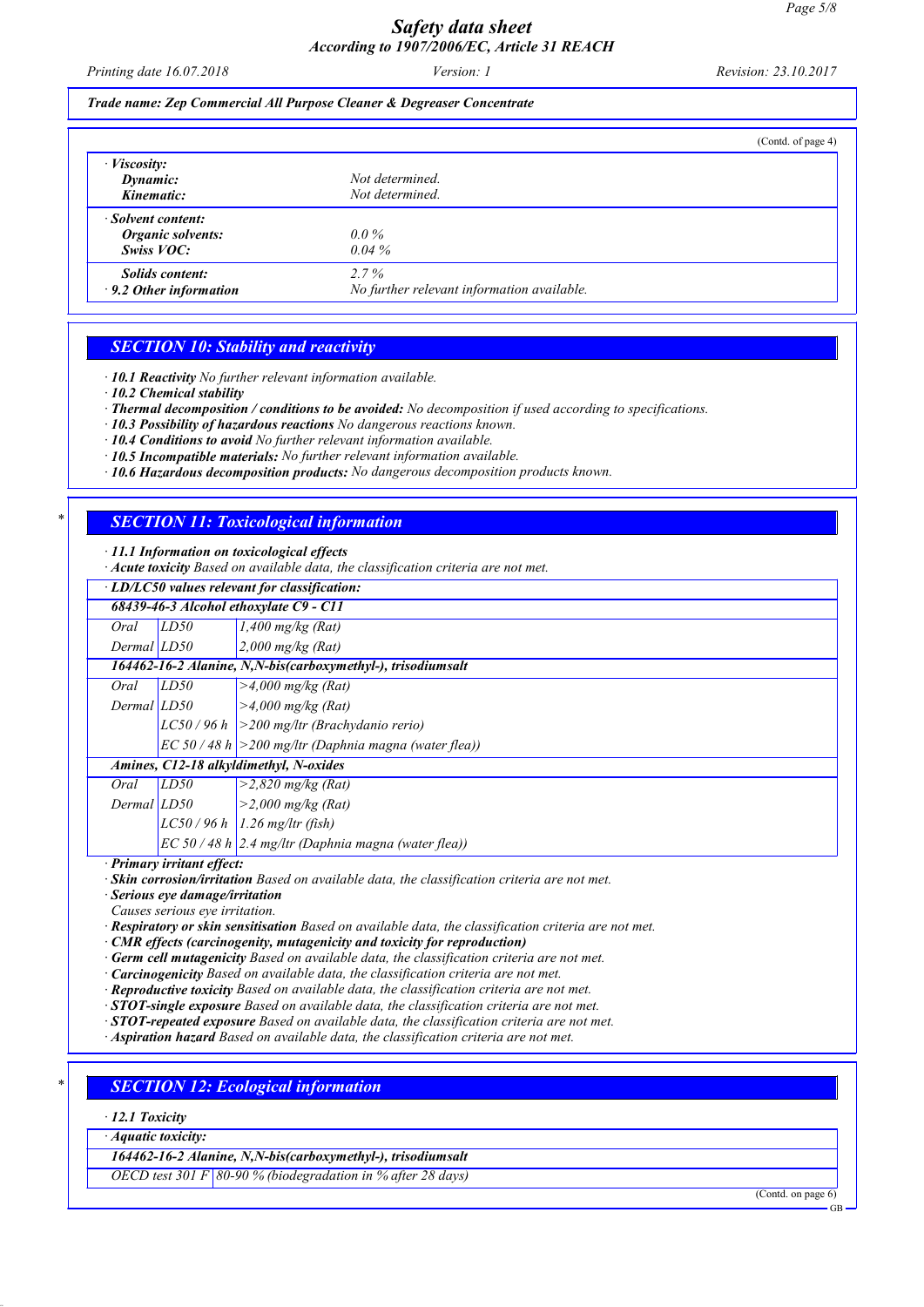*Printing date 16.07.2018 Version: 1 Revision: 23.10.2017*

#### *Trade name: Zep Commercial All Purpose Cleaner & Degreaser Concentrate*

(Contd. of page 5)

# *OECD test 301 A >70 (biodegradation in % after 28 days)*

- *· 12.2 Persistence and degradability No further relevant information available.*
- *· Other information: The product is biodegradable.*
- *· 12.3 Bioaccumulative potential No further relevant information available.*
- *· 12.4 Mobility in soil No further relevant information available.*
- *· Additional ecological information:*

*· General notes:*

*Do not allow product to reach ground water, water course or sewage system, even in small quantities.*

*Danger to drinking water if even extremely small quantities leak into the ground.*

In accordance with the requirements of the RVO in the Act on Detergents and Cleansing Agents, tensides are biodegradable up *to at least 90 %.*

*· 12.5 Results of PBT and vPvB assessment*

*· PBT: Not applicable.*

*· vPvB: Not applicable.*

*· 12.6 Other adverse effects No further relevant information available.*

### *\* SECTION 13: Disposal considerations*

*· 13.1 Waste treatment methods*

*· Recommendation*

Small amounts may be diluted with plenty of water and washed away. Dispose of bigger amounts in accordance with Local *Authority requirements.*

#### *· Uncleaned packaging:*

*· Recommendation: Disposal in accordance with administrative provisions*

| $-14.1$ UN-Number                                                  |                 |
|--------------------------------------------------------------------|-----------------|
| ADR, ADN, IMDG, IATA                                               | Void            |
|                                                                    |                 |
| $\cdot$ 14.2 UN proper shipping name<br>ADR, ADN, IMDG, IATA       | Void            |
|                                                                    |                 |
| 14.3 Transport hazard class(es)                                    |                 |
| ADR, ADN, IMDG, IATA                                               |                 |
| · Class                                                            | Void            |
| 14.4 Packing group                                                 |                 |
| ADR, IMDG, IATA                                                    | Void            |
| 14.5 Environmental hazards:                                        |                 |
| $\cdot$ Marine pollutant:                                          | No              |
| $\cdot$ 14.6 Special precautions for user                          | Not applicable. |
| $\cdot$ 14.7 Transport in bulk according to Annex II of Marpol and |                 |
| the IBC Code                                                       | Not applicable. |

### *\* SECTION 15: Regulatory information*

*· 15.1 Safety, health and environmental regulations/legislation specific for the substance or mixture Reg . (EC) n. 1272/2008 - CLP; Reg. (EC) n. 1907/2006 – Reach; Reg. (EC) n. 2015/830 annex II of REACH; Reg. (EC) n. 648/04 (Detergents); Reg. (EC) n. 528/12 (Biocides BPR); Reg. (EC) n. 1223/2009 (Cosmetics); Dir. 06/08 ADR – RID - IMDG - IATA; Dir. 47/08 (Aerosols); Dir. 12/18 (Seveso III); Dir. 2008/98/CE and Reg. (EC) n.1357/2014 (Waste management) · Directive 2012/18/EU*

*· Named dangerous substances - ANNEX I None of the ingredients is listed.*

(Contd. on page 7)

GB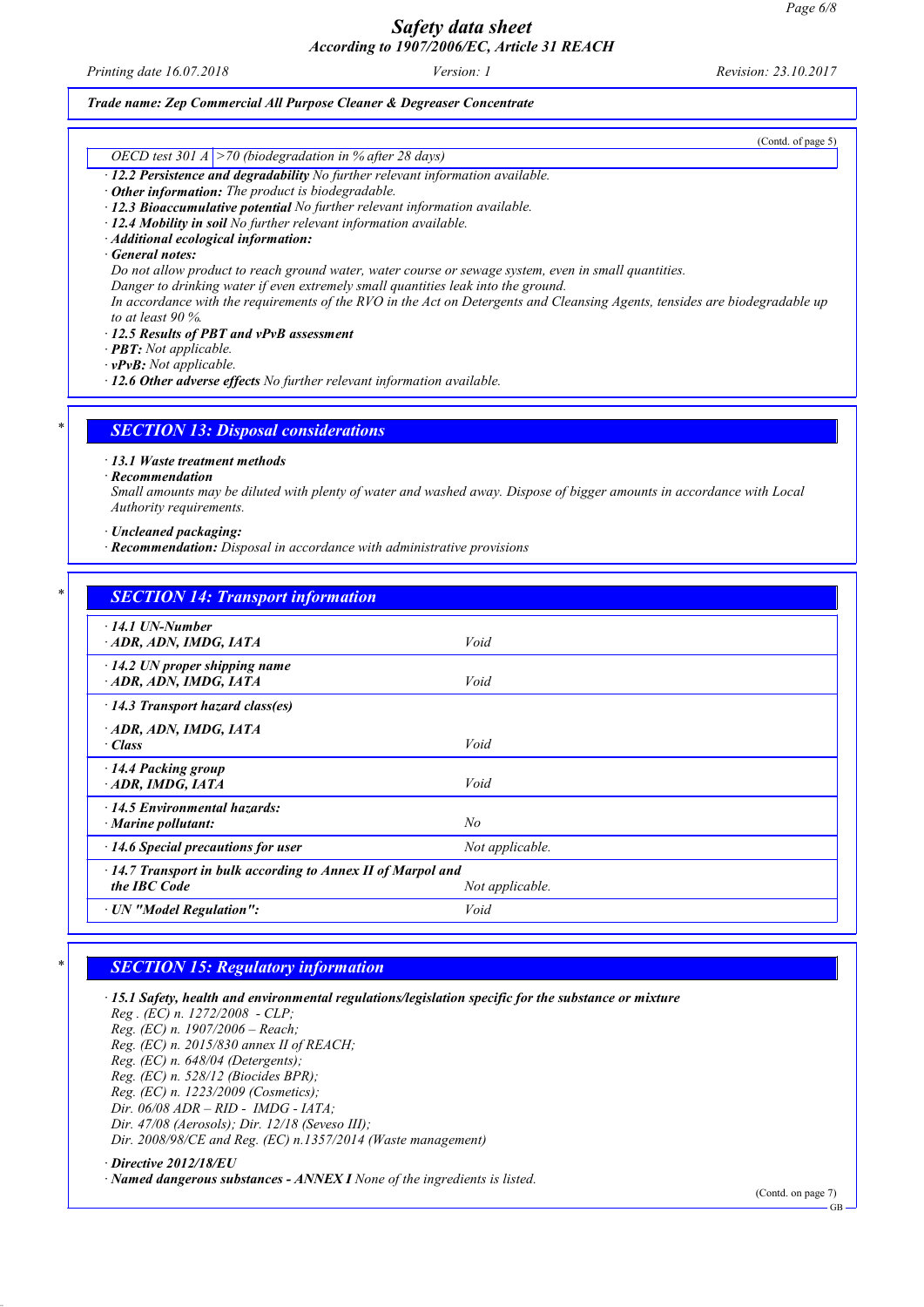*Printing date 16.07.2018 Version: 1 Revision: 23.10.2017*

 $\mathbf{I}$ 

| Trade name: Zep Commercial All Purpose Cleaner & Degreaser Concentrate                                                                                                                                    |
|-----------------------------------------------------------------------------------------------------------------------------------------------------------------------------------------------------------|
| (Contd. of page 6)<br>· REGULATION (EC) No 1907/2006 ANNEX XVII Conditions of restriction: 3                                                                                                              |
| · National regulations:                                                                                                                                                                                   |
| · Waterhazard class: Water danger class 3 (Self-assessment): extremely hazardous for water.<br>· 15.2 Chemical safety assessment: A Chemical Safety Assessment has been carried out.                      |
|                                                                                                                                                                                                           |
| <b>SECTION 16: Other information</b>                                                                                                                                                                      |
| This information is based on our present knowledge. However, this shall not constitute a guarantee for any specific product<br>features and shall not establish a legally valid contractual relationship. |
| · Relevant phrases                                                                                                                                                                                        |
| H290 May be corrosive to metals.                                                                                                                                                                          |
| H302 Harmful if swallowed.                                                                                                                                                                                |
| H312 Harmful in contact with skin.                                                                                                                                                                        |
| H315 Causes skin irritation.                                                                                                                                                                              |
| H318 Causes serious eye damage.                                                                                                                                                                           |
| H400 Very toxic to aquatic life.                                                                                                                                                                          |
| · Department issuing SDS:                                                                                                                                                                                 |
| <b>Customer Service</b>                                                                                                                                                                                   |
| NL: Tel: + 31 164 250 100 Fax: + 31 164 266 710                                                                                                                                                           |
| B: Tel: +32 2 347 0117 Fax: +32 2 347 1395                                                                                                                                                                |
| IT: Tel: $+3906926691$ Fax: $+390692747061$                                                                                                                                                               |
| UK: Tel: +44 151 422 1000 Fax: +44 151 422 1011                                                                                                                                                           |
| Contact:                                                                                                                                                                                                  |
| <b>Customer Service</b>                                                                                                                                                                                   |
| NL: Tel: + 31 164 250 100 Fax: + 31 164 266 710                                                                                                                                                           |
| B: Tel: +32 2 347 0117 Fax: +32 2 347 1395                                                                                                                                                                |
| IT: Tel: $+3906926691Fax$ : $+390692747061$                                                                                                                                                               |
| UK: Tel: +44 151 422 1000 Fax: +44 151 422 1011                                                                                                                                                           |
| · Abbreviations and acronyms:                                                                                                                                                                             |
| ADR: Accord européen sur le transport des marchandises dangereuses par Route (European Agreement concerning the International Carriage of Dangerous Goods<br>by Road)                                     |
| IMDG: International Maritime Code for Dangerous Goods                                                                                                                                                     |
| IATA: International Air Transport Association                                                                                                                                                             |
| GHS: Globally Harmonised System of Classification and Labelling of Chemicals<br>EINECS: European Inventory of Existing Commercial Chemical Substances                                                     |
| ELINCS: European List of Notified Chemical Substances                                                                                                                                                     |
| CAS: Chemical Abstracts Service (division of the American Chemical Society)                                                                                                                               |
| DNEL: Derived No-Effect Level (REACH)<br>PNEC: Predicted No-Effect Concentration (REACH)                                                                                                                  |
| LC50: Lethal concentration, 50 percent                                                                                                                                                                    |
| LD50: Lethal dose, 50 percent                                                                                                                                                                             |
| PBT: Persistent, Bioaccumulative and Toxic<br>vPvB: very Persistent and very Bioaccumulative                                                                                                              |
| Met. Corr.1: Corrosive to metals - Category 1                                                                                                                                                             |
| Acute Tox. 4: Acute toxicity - Category 4                                                                                                                                                                 |
| Skin Irrit. 2: Skin corrosion/irritation – Category 2<br>Eye Dam. 1: Serious eye damage/eye irritation - Category 1                                                                                       |
| Eye Irrit. 2: Serious eye damage/eye irritation - Category 2                                                                                                                                              |
| Aquatic Acute 1: Hazardous to the aquatic environment - acute aquatic hazard - Category 1                                                                                                                 |
| $\cdot *$ Data compared to the previous version altered.                                                                                                                                                  |
| GB<br>(Contd. on page 8)                                                                                                                                                                                  |